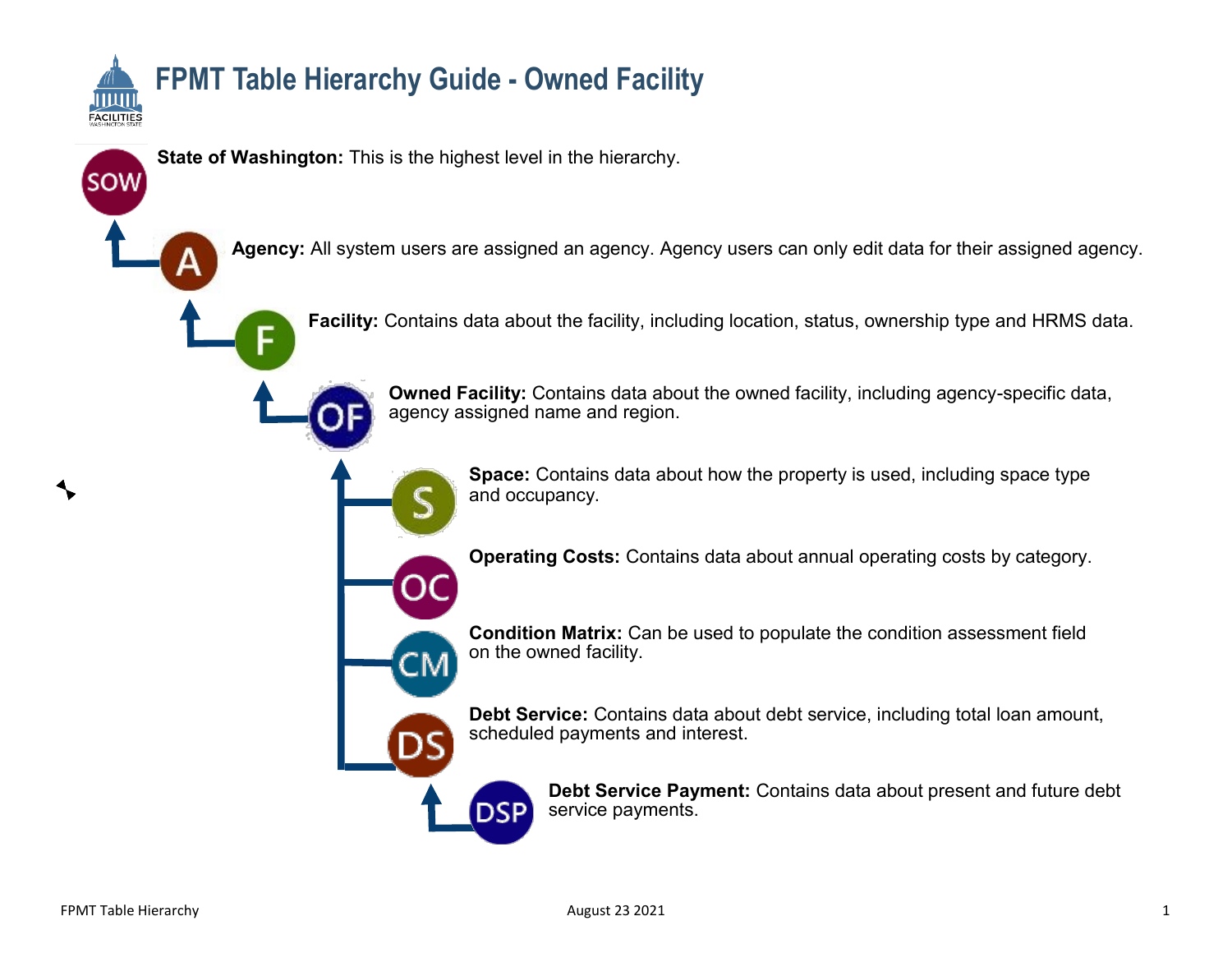

### **FPMT Table Hierarchy Guide - Leased Facility**

**State of Washington:** This is the highest level in the hierarchy.

l F

OΟ

**CM** 

**FLC** 

**Agency:** All system users are assigned an agency. Agency users can only edit data for their assigned agency.

**Facility:** Contains data about the facility, including location, status, ownership type and HRMS data.

**Leased Facility:** Contains data about the leased facility, including agency-specific data, agency assigned name and region.

**Operating Costs:** Contains data about annual operating costs by category

**Condition Matrix:** Can be used to populate the condition assessment field on the owned facility.

**Facility Lease Contract:** Contains data about the lease contract.



LO

**Space:** Contains data about how the property is used, including space type and occupancy.

**Lease Payment:** Contains data about present and future lease payments.

**Lease Amendment:** Contains data about lease amendment due to changes to lease contract (change in costs, obligations, ownership, square footage, etc.).

**Lease Options:** Contains data about lease options (cancellation clause, etc.).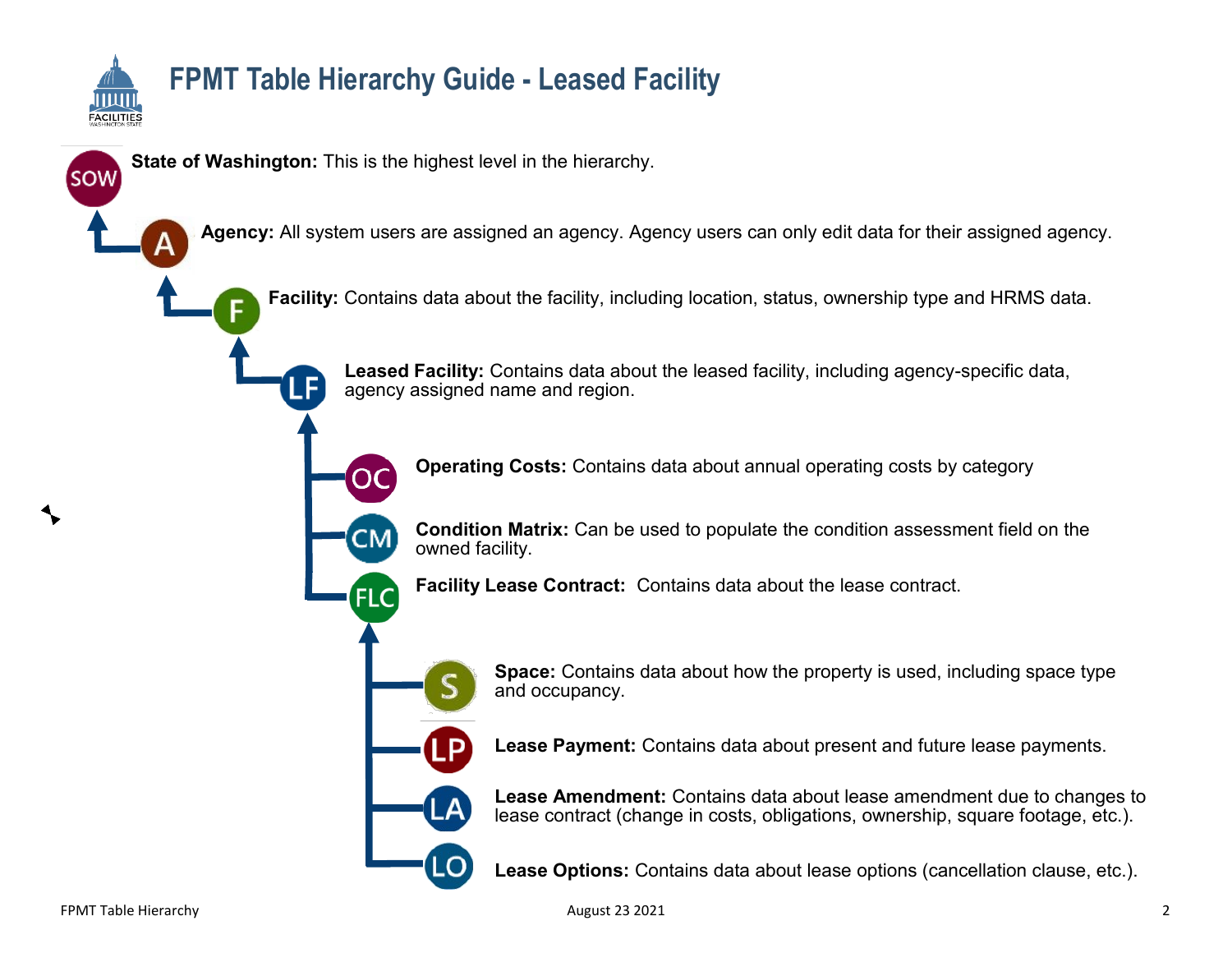

# **FPMT Table Hierarchy Guide - Receivable Facility**

**State of Washington:** This is the highest level in the hierarchy.

**Agency:** All system users are assigned an agency. Agency users can only edit data for their assigned agency.

**Facility:** Contains data about the facility, including location, status, ownership type and HRMS data.

**Receivable Facility:** Contains data about the receivable facility, including lessor and lessee information.

**Facility Receivable Contract:** Contains data about the receivable lease contract.



**Space:** Contains data about how the property is used, including space type and occupancy.

**Receivable Lease Payment:** Contains data about payment type and frequency.

**Receivable Option:** Contains data about receivable lease options (cancellation clause, etc.).

**Receivable Amendment:** Contains data about receivable lease amendment due to changes to lease contract (change in cost, obligation, ownership, square footage, etc.).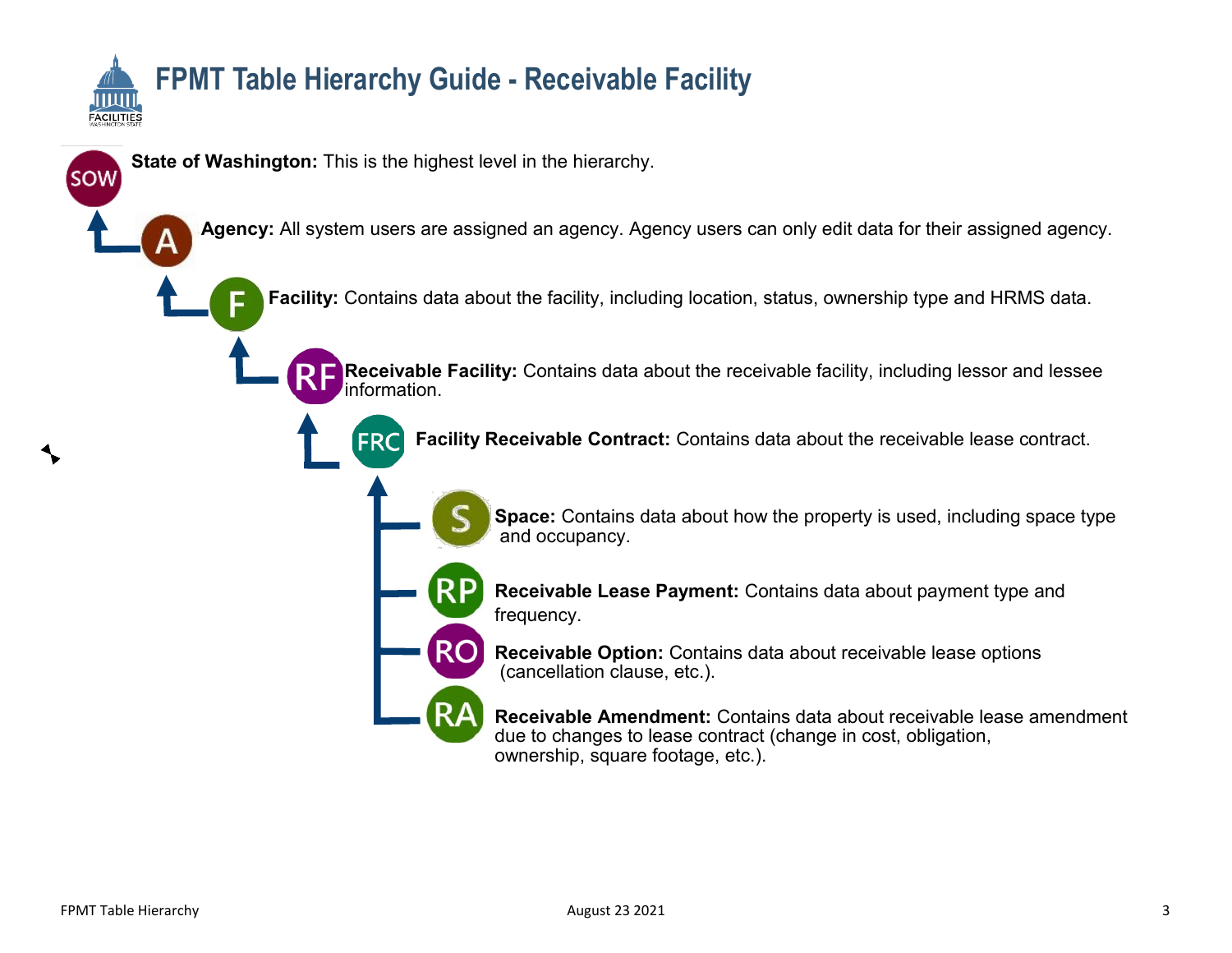

sow]

# **FPMT Table Hierarchy Guide - Leased Land**

**State of Washington:** This is the highest level in the hierarchy.

**Agency:** All system users are assigned an agency. Agency users can only edit data for their assigned agency.

**Land:** Contains data about the land, including location, status, and ownership type.

**Leased Land:** Contains data about the leased land, including agency-specific data.

**Land Lease Contract:** Contains data about the lease contract. LLC



**Lease Amendment:** Contains data about lease amendment due to changes to lease contract (change in cost, obligation, ownership, square footage, etc.).

**Lease Options:** Contains data about lease options (cancellation clause, etc.).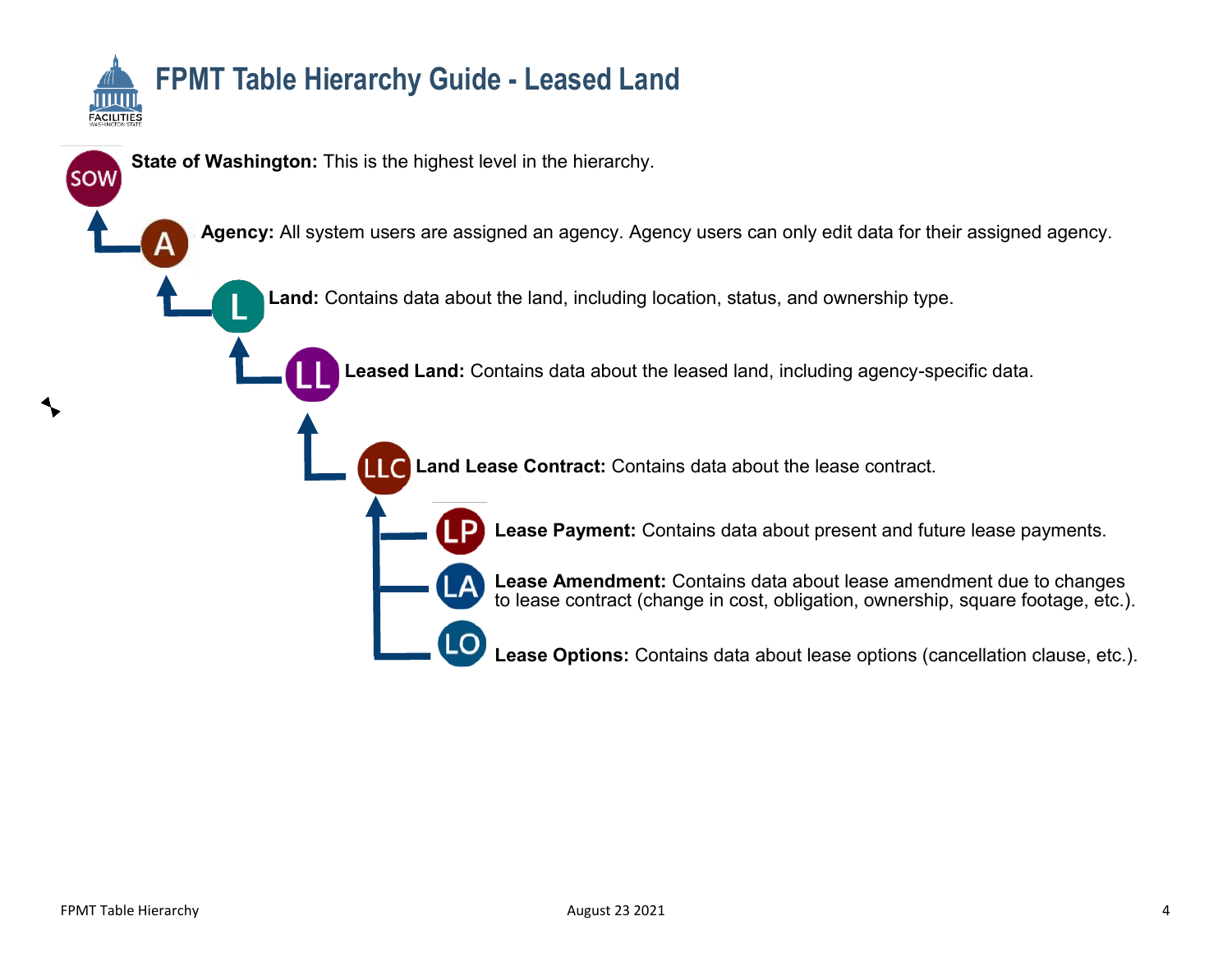

## **FPMT Table Hierarchy Guide - Receivable Land**

**State of Washington:** This is the highest level in the hierarchy.

**Agency:** All system users are assigned an agency. Agency users can only edit data for their assigned agency.

**Land:** Contains data about the land, including location, status, and ownership type.

**Receivable Land:** Contains data about the receivable land, including agency-specific data.

**LRC** Land Receivable Contract: Contains data about the receivable lease contract.



**Receivable Lease Payment:** Contains data about payment type and frequency.

**Receivable Option:** Contains data about receivable lease options (cancellation clause, etc.).

**Receivable Amendment:** Contains data about receivable lease amendment due to changes to lease contract (change in cost, obligation, ownership, square footage, etc.).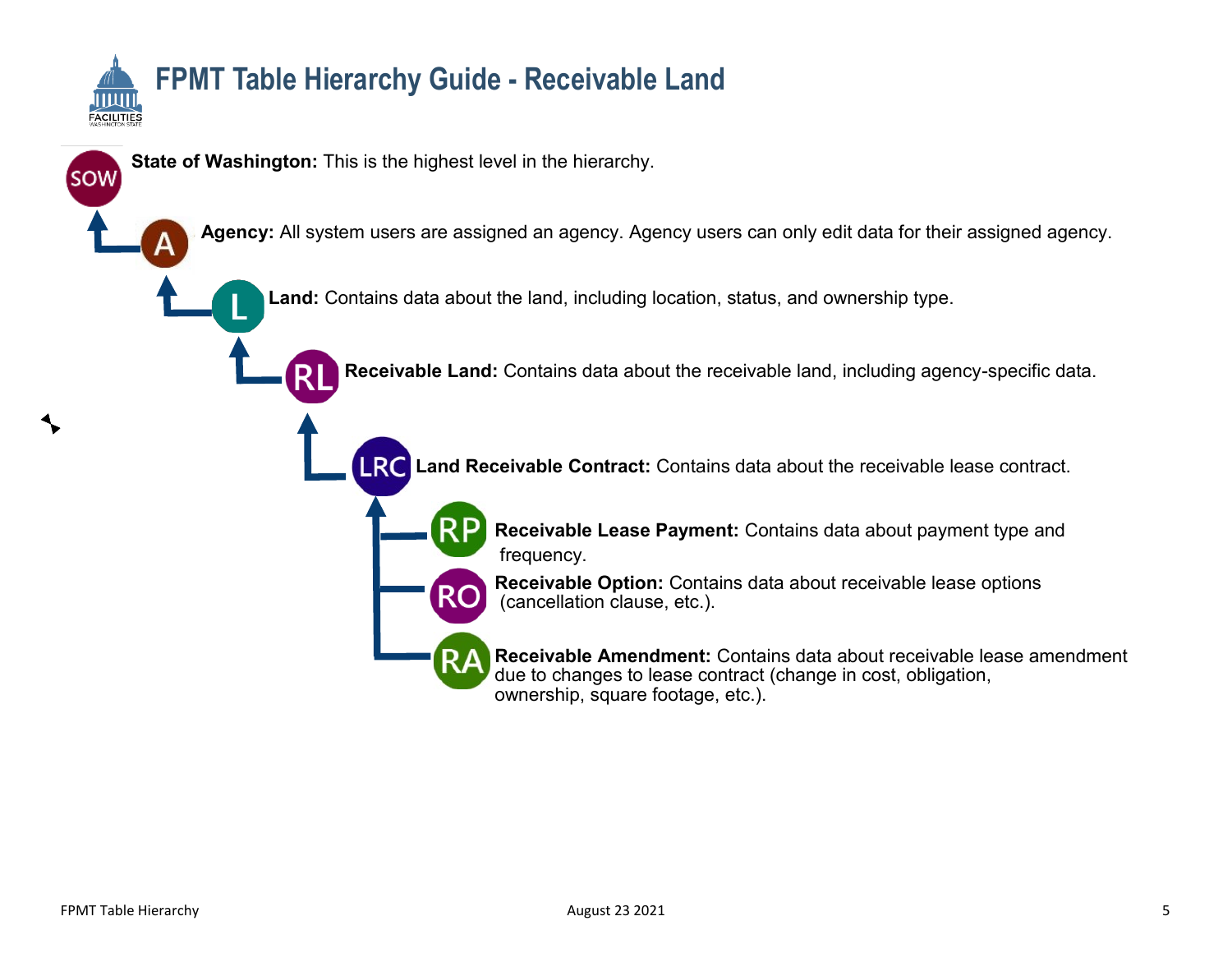

# **FPMT Table Hierarchy Guide - Leased Other Asset**

**State of Washington:** This is the highest level in the hierarchy.

**Agency:** All system users are assigned an agency. Agency users can only edit data for their assigned agency.

**Other Asset:** Contains data about other assets, including location data, status, and ownership type.



**Other Asset Lease Contract:** Contains data about the lease contract.



**Lease Payment:** Contains data about present and future lease payments.

**Lease Option:** Contains data about lease options (cancellation clause, etc.).



**Receivable Amendment:** Contains data about lease amendment due to changes to lease contract (change in cost, obligation, ownership, square footage, etc.).